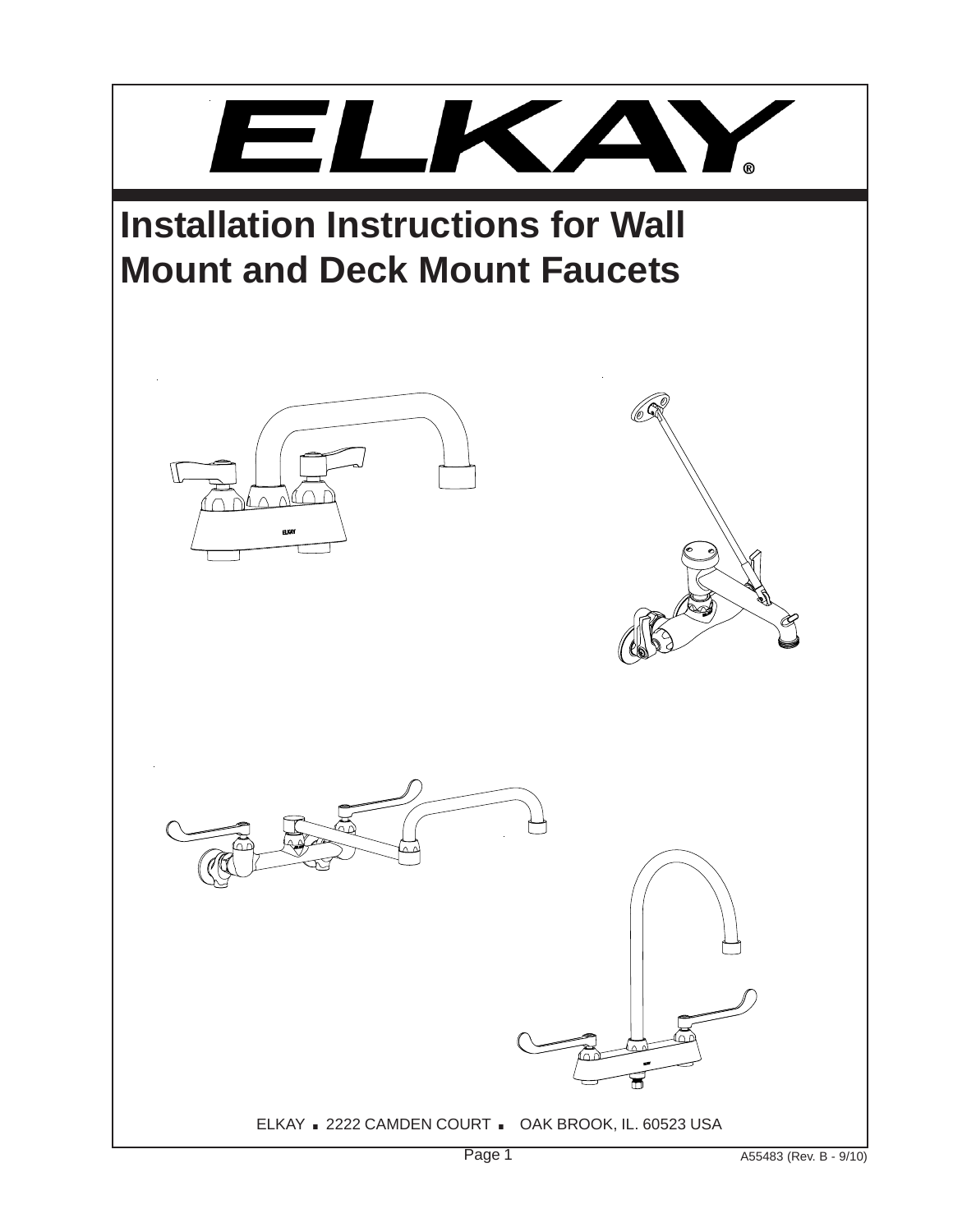## **WALL MOUNT ASSEMBLY**







#### **General Instructions**

- Turn off the water supply at the main source.
- Hand tighten all parts prior to tightening with wrench. Do not force parts together.
- Handle plated surfaces with care, being careful not to scratch with tools.
- Wall mount faucets have a  $\frac{1}{2}$ " I.P.S. female flanged inlet.
- For easier assembly, you may purchase as an accessory, the LKMK462 mounting kit (see Figure 2).

#### **Assemble Faucet to Backsplash**

- 1. Apply teflon tape or pipe joint compound to supply line nipples.
- 2. Place nipples through holes in backsplash.
- 3. Assemble each flanged inlet to one nipple, then the other.
- 4. Using the optional LKMK462, apply in order behind the back-splash: rubber washer, washer, lock nut and elbow (see Figure 2).
- 5. Thread flanged inlet loosely against wall or backsplash.
- 6. Carefully orient, mount and hand tighten the faucet to the two flanges. Besure to include the washers provided.
- 7. Use wrench to tighten flange against backsplash. (Maintain alignment of faucet or spout to sink while tightening).
- 8. Wrench tighten flanges to faucet body.
- 9. Make sure drain is attached and turn on water supply - being sure to check for leaks. Wrench tighten where needed.

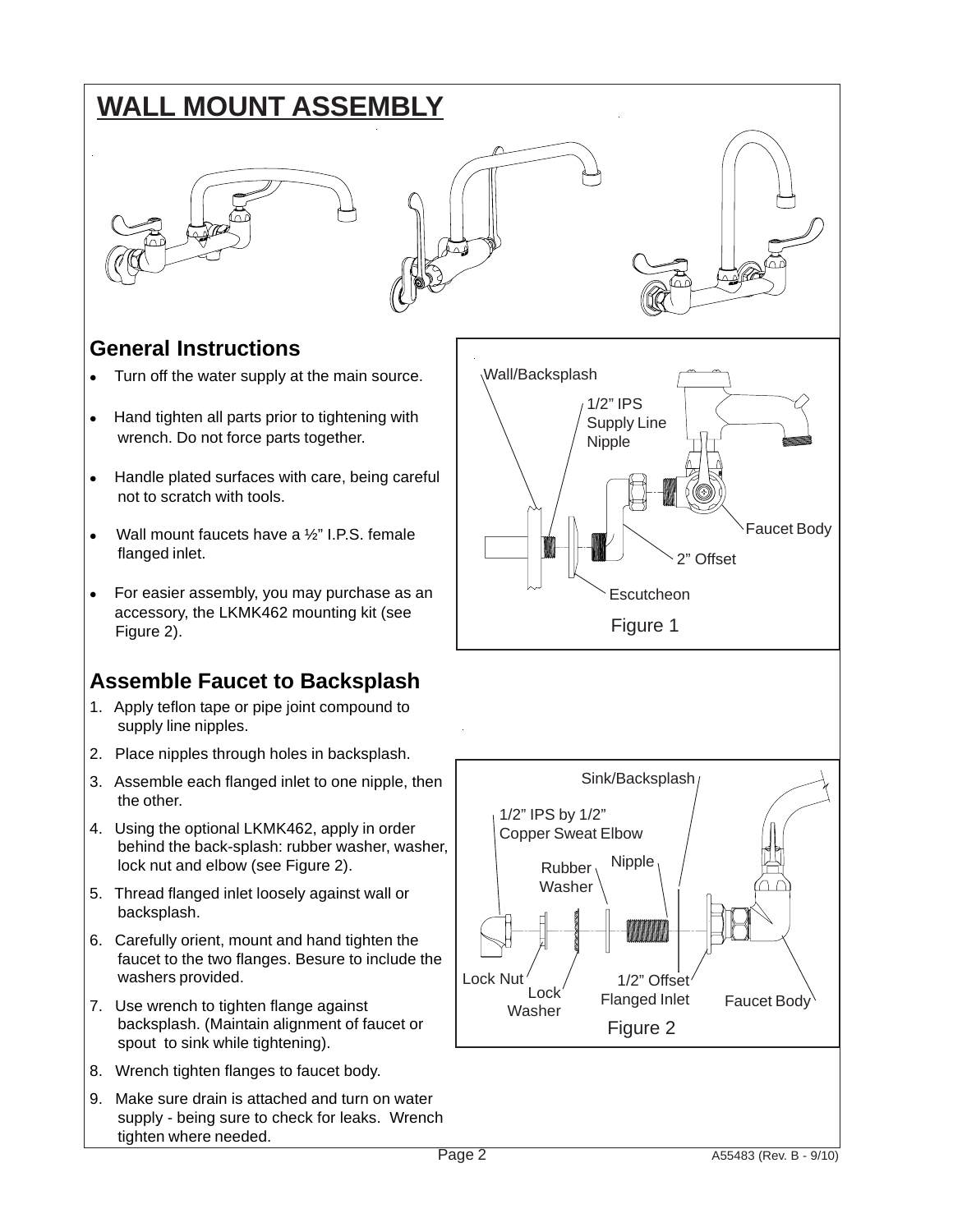## **TO FIX SPOUT IN POSITION**

- 1. Prior to spout installation, remove provided lock pin from sealed bag.
- 2. Place lock pin in the pierced hole at the base of the spout.
- 3. Align pin with slots in the ring found inside the throat of the spout connection on the faucet body.
- 4. Tighten spout nut to appropriate torque.

## **DECK MOUNT ASSEMBLY**







#### **General Instructions**

- Turn off the water supply at the main source.
- Hand tighten all parts prior to tightening with wrench. Do not force parts together.
- Handle plated surfaces with care, being careful not to scratch with tools.
- All deck mount faucets and spouts come complete with compression nut and one piece nutwasher for  $\frac{1}{2}$ " O.D. tube.

#### **Assemble Base to Sink Deck**

- 1. Apply Teflon tape or pipe joint compound to the threads on the shank(s).
- 2. Place shank(s) through holes in deck.
- 3. Apply in order: nutwasher and nut (see Figure 3).
- 4. Hand tighten nutwasher against deck of sink. (Maintain alignment of faucet or spout to sink while tightening.
- 5. Attach supply lines.
- 6. Make sure drain is attached and turn on water supply – being sure to check for leaks. Tighten with wrench where needed.